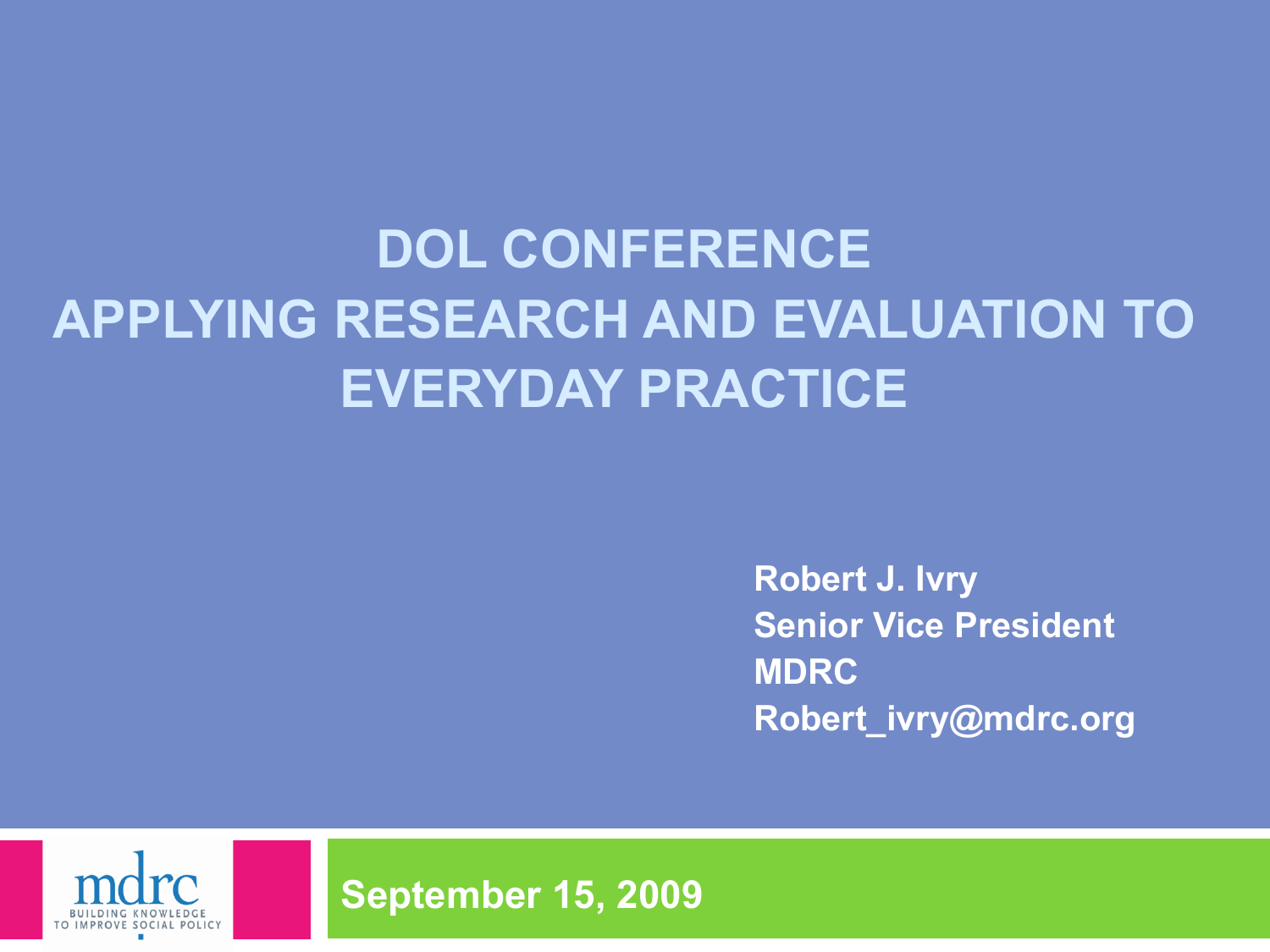# **Research Informing Policy and Practice: Key Principles**

- $\Box$  Engage key stakeholders throughout the study from formulating research questions at front end to sharing findings throughout.
- $\Box$  Consensus building with the programs being evaluated site staff can become effective champions for good research and effective programs.
- $\Box$  Cumulative knowledge from related studies has a more powerful impact than any individual study (e.g. welfare-to-work, community college persistence, etc.)
- $\Box$  Importance of sustaining programs until research findings become available.
- $\Box$  Consider a range of dissemination tools to get the word out: policy briefs, how-to-guides, and blogs.
- $\Box$  Changing practice involves more than dissemination: strong evidence, transfer agent, receptive audience, management will and capacity.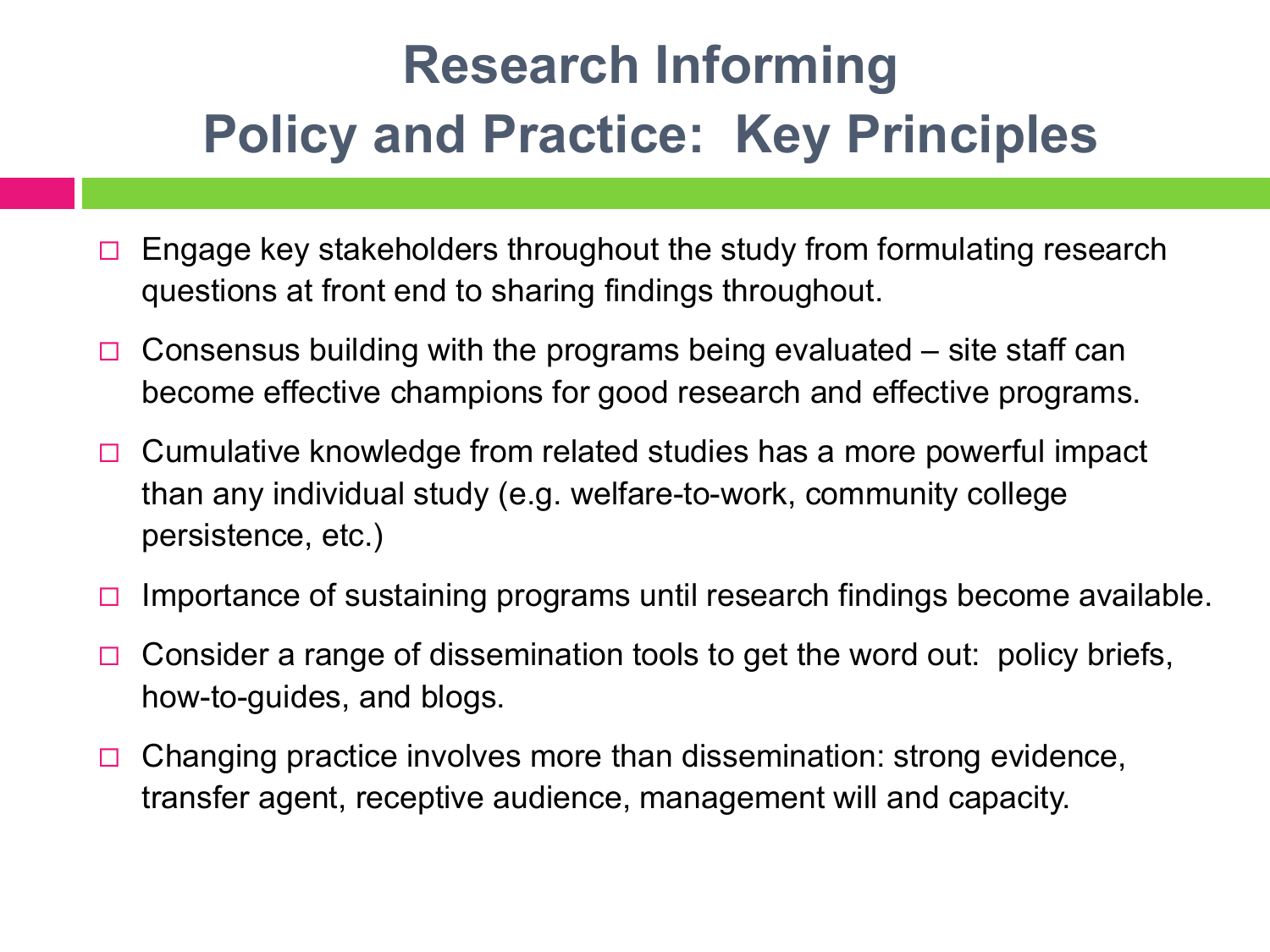## **Case Study I Career Academies: A Successful High School Reform Model**

### **What Are They:**

- **D** Small learning communities
- **D** Curriculum integration around a career theme: health, business, information technology
- Employer partnerships for internships and work-based learning

### **Other Key Characteristics:**

- **Popular: 2,500 throughout the country**
- Durable: 40 year history
- Multiple Goals: dropout prevention and college and career prep
- Target broad cross section of students
- $\Box$  Support networks multiple networks provide information sharing and technical assistance: National Academy Foundation, Career Academy Support Network, National Career Academy Coalition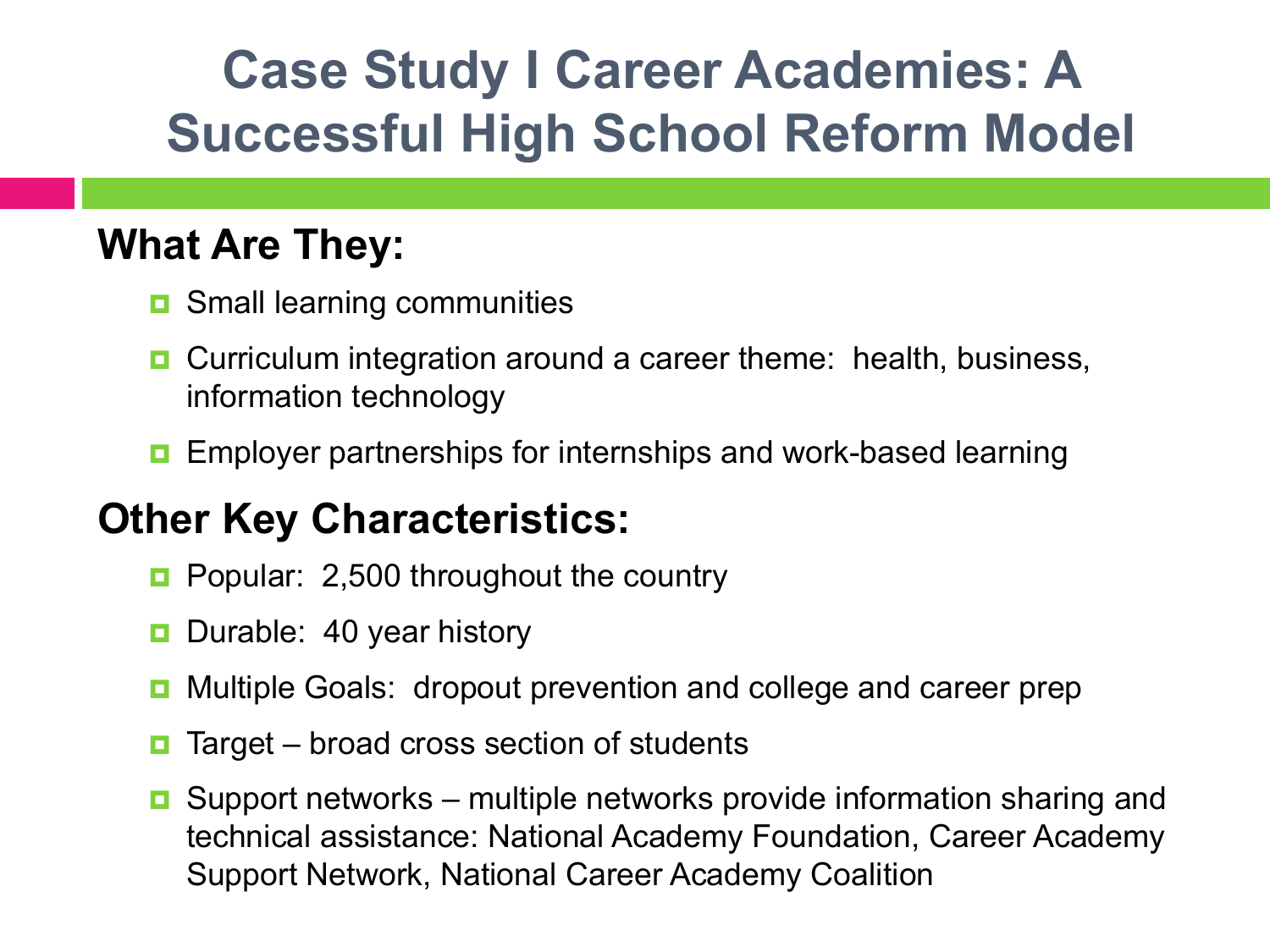## **Case Study I – Career Academies**

#### **Research History**

- Earlier quasi-experimental evaluations found effects on dropout prevention
- MDRC random assignment evaluation involving 9 typical sites, 1,700 students, and 12 years of follow-up (U.S. Department of Labor, U. S. Department of Education, and group of foundations supported the study).

#### **Key Findings:**

- Large and sustained post high school employment and earnings gains, particularly for males, without reducing college going or completion.
- **High outcomes on high school graduation, college going, and completion** but no impacts.
- **Positive impacts on family stability and marriage.**
- No impact on dropout prevention or high school graduation, although some educational impacts for the most at-risk students.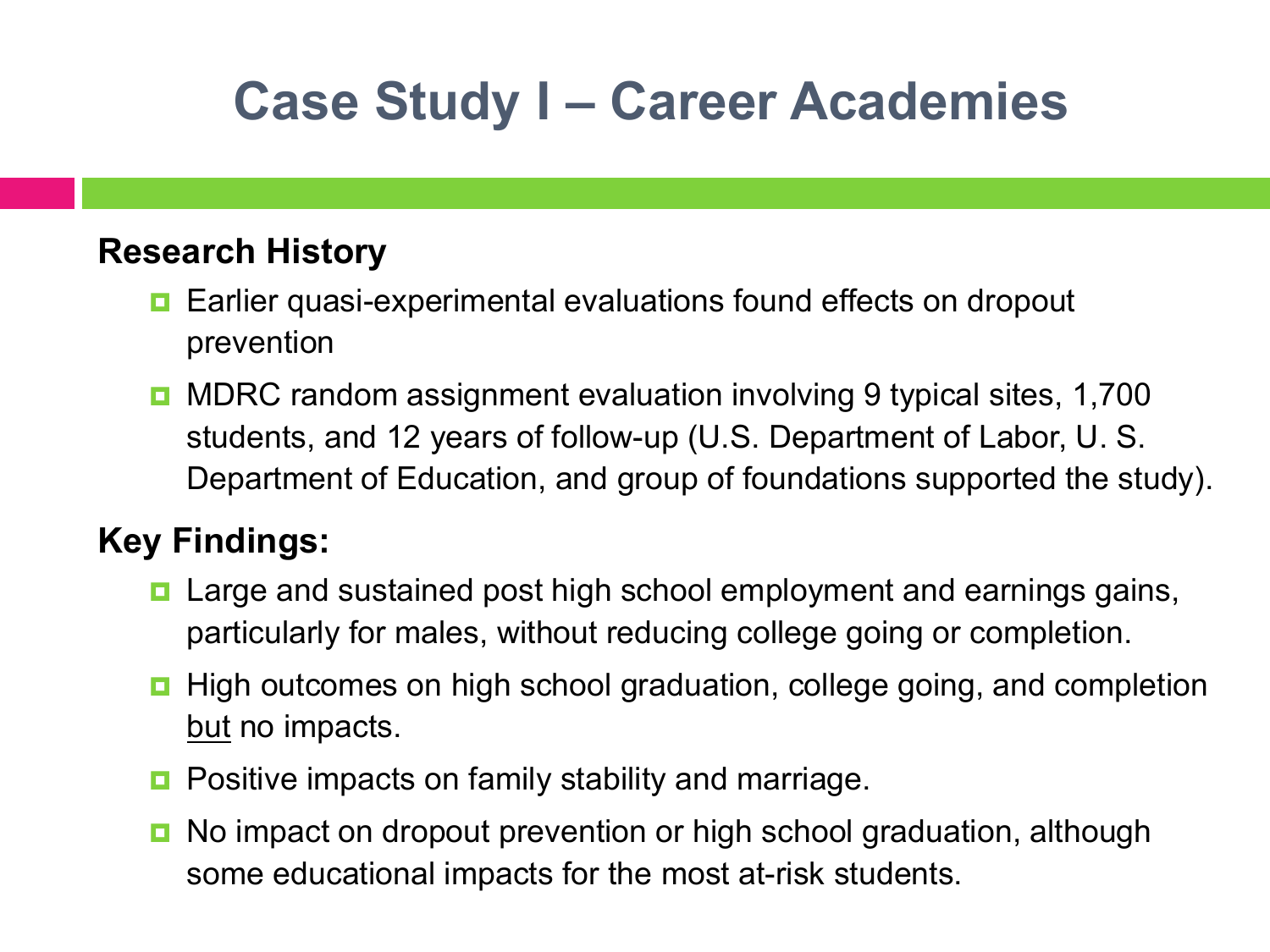# **How the Career Academy Community Has Used These Results**

- □ Various Career Academy networks adopted "standards of practice" based on evaluation findings.
- $\Box$  Networks embraced what worked (employer partnerships and work-based learning) and committed itself to improving what didn't (bolster academic rigor and targeting).
- □ Ongoing dialogue at Career Academy conferences and through Career Academy conversations.
- $\Box$  "Education Week" commentary on the positive relationship between research and practice over 20 years.
- $\Box$  Input on a new IES funded sequel study to further strengthen Career Academies as they scale-up.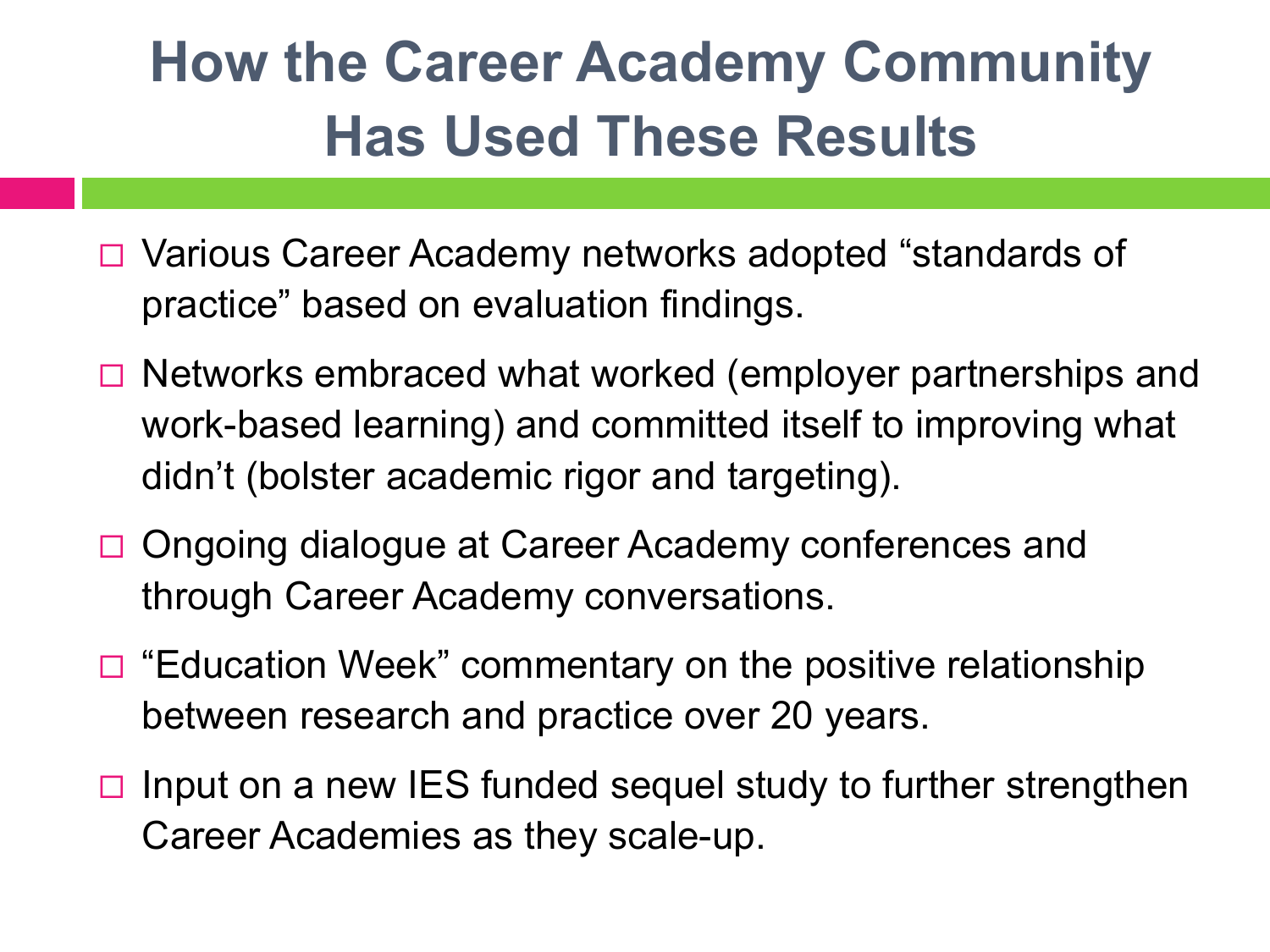# **Case Study II: The Search for Effective Interventions for At-Risk Youth**

### **Youth Programs that Did Not Produce Impacts:**

- **<u>n</u>** JTPA Youth Evaluation
- **D** JOBSTART
- **D** New Chance
- **D** CET Replication
- STEP

### **Youth Programs that Produced Some Positive Effects:**

- **<u>n</u>** Job Corps
- **D** Original CET Program
- Youth Incentive Entitlement Program
- **D** National Guard Youth Challenge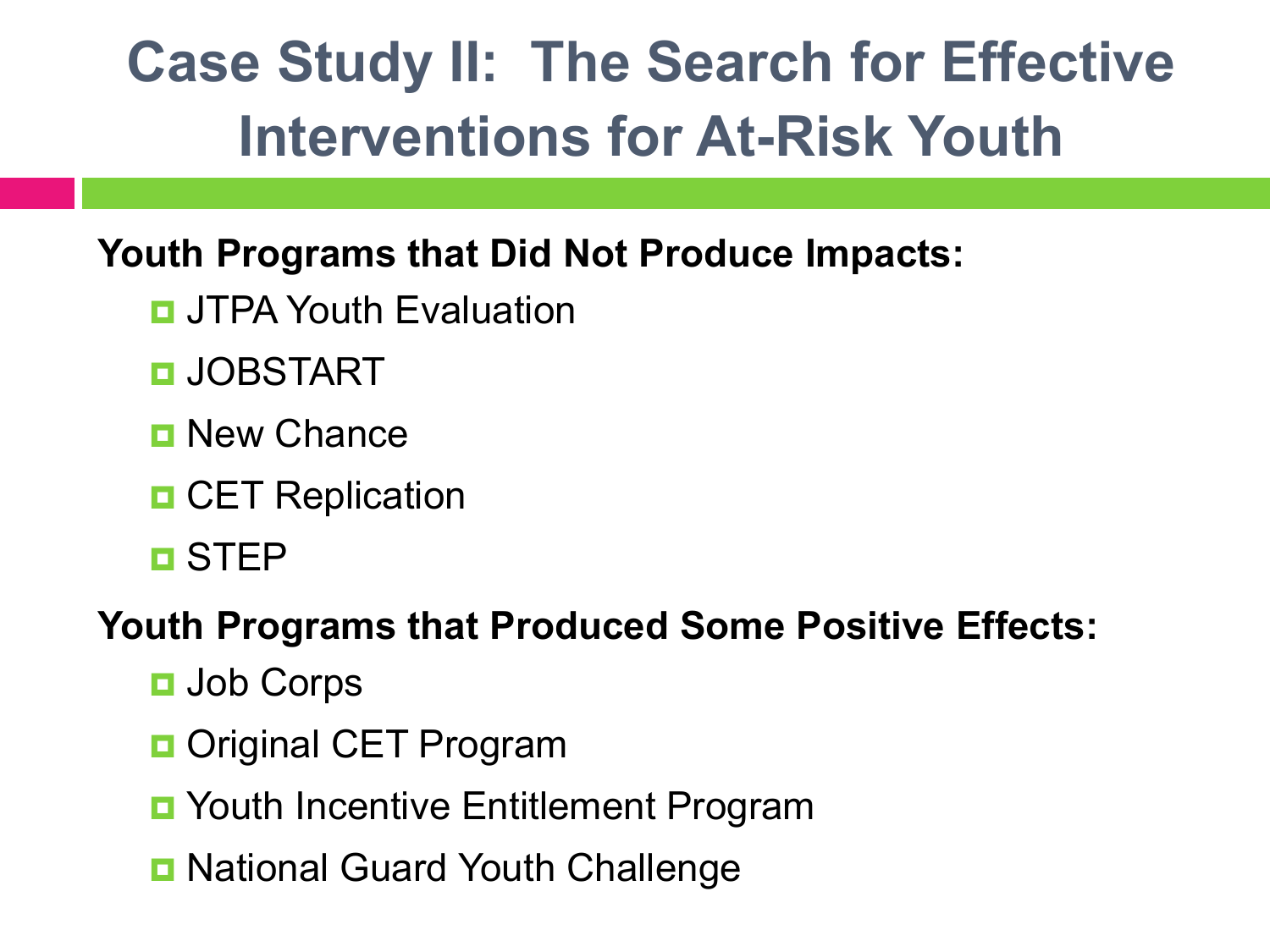### **Taking Stock of Mixed Results: Don't Disinvest But Use Past Evidence to Create and Test Potentially Stronger Programs**

#### **For Programs That Do Not Work - Learn Why:**

- **Poorly conceived interventions?**
- **Limited contrast with the status quo?**
- **Poor implementation?**
- Highly motivated self-selected participants?

#### **For Programs That Have Some Positive Effects – Plausible Explanations:**

- **D** Structure and discipline
- **Opportunities for work experience or stipends**
- **D** Contextualized learning
- Caring adults
- Rewarding forward progress
- **D** Wrap around services
- More extensive outreach to youth who are more at-risk